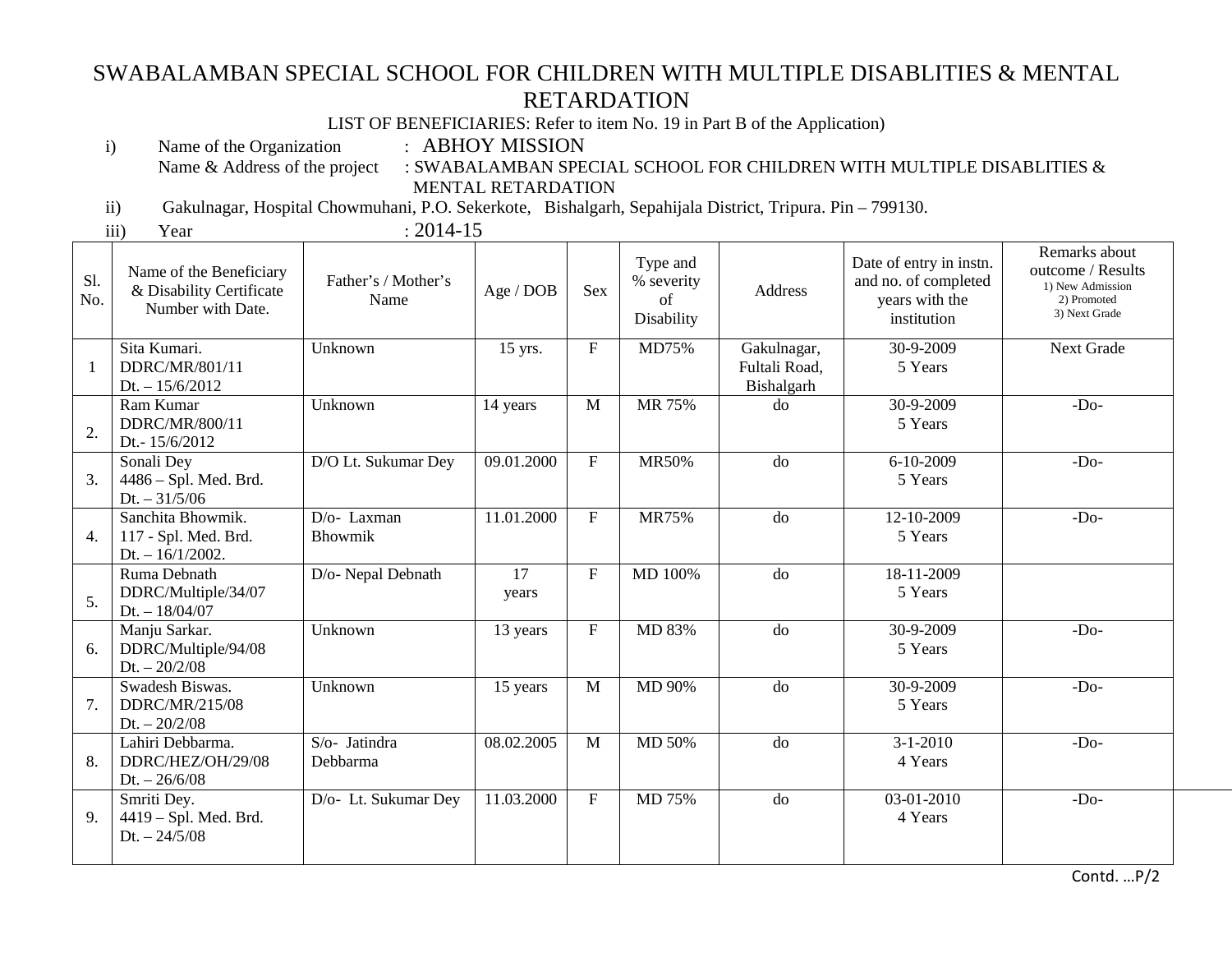| Sl.<br>No. | Name of the Beneficiary<br>& Disability Certificate<br>Number with Date. | Father's / Mother's<br>Name | Age /<br><b>DOB</b> | <b>Sex</b>                | Type and<br>% severity<br>of<br>Disability | Address        | Date of entry in instn.<br>and no. of completed<br>years with the<br>institution | Remarks about<br>outcome / Results<br>1) New Admission<br>2) Promoted<br>3) Next Grade |
|------------|--------------------------------------------------------------------------|-----------------------------|---------------------|---------------------------|--------------------------------------------|----------------|----------------------------------------------------------------------------------|----------------------------------------------------------------------------------------|
| 10.        | Jhuma Debnath<br>DDRC/MR/681/10<br>Dt.-31/03/10                          | D/o- Namita Debnath         | 13yrs.              | ${\bf F}$                 | <b>MR75%</b>                               | $\overline{d}$ | $15 - 3 - 2010$<br>4 Years                                                       | $-Do-$                                                                                 |
| 11.        | Biswajit Barman<br>Certificate No.293<br>Dt.-08/06/04                    | S/o- Sunil Barman           | 13yrs               | M                         | MD 100%                                    | do             | $10 - 02 - 2010$<br>4 Years                                                      | $-Do-$                                                                                 |
| 12.        | Akashi Debi.<br>DDRC/MR/587/09<br>$Dt. - 2/9/2009$                       | Unknown                     | 12 Yrs              | $\mathbf{F}$              | MD 90%                                     | do             | 30-09-2009<br>5 Years                                                            | $-Do-$                                                                                 |
| 13.        | Mampi Das.<br>DDRC/Multiple/102/08<br>Dt. $-2/4/08$                      | D/o-Lt. Bidhu Das           | 16 yrs.             | $\boldsymbol{\mathrm{F}}$ | MD 100%                                    | do             | 15-3-2010<br>4 Years                                                             | $-Do-$                                                                                 |
| 14         | Bisakha Sarkar.<br>$2212 - Spl. Med. Brd.$<br>$Dt. - 08/12/04$           | Narayan Ch. Sarkar          | 15.1.2000           | $\mathbf F$               | MD 100%                                    | $\overline{d}$ | $25 - 02 - 2010$<br>4 Years                                                      | $-Do-$                                                                                 |
| 15.        | Anju Munda.<br>DDRC/MR/415/08<br>Dt. $-26/11/2008$                       | Unknown                     | 15<br>yrs           | $\mathbf{M}$              | MR 75%                                     | do             | 30-9-2009<br>5 Years                                                             | $-Do-$                                                                                 |
| 16.        | Ratna Das.<br>1789 - Spl. Med. Brd.<br>$Dt. - 16/6/04$                   | D/o- Swadesh Das            | 25.12.199<br>9      | $\mathbf{F}$              | MD 70%                                     | do             | 30-9-2009<br>5 Years                                                             | $-Do-$                                                                                 |
| 17.        | Suman Saha.<br>DDRC/Multiple/431/12<br>$Dt. - 11/4/12$                   | S/o- Sujit Saha             | 05.3.2002           | $\mathbf{M}$              | MD 77%                                     | do             | $30-9-2010$<br>4 Years                                                           | $-Do-$                                                                                 |
| 18.        | Kalyani Barman<br>DDRC/MR/261/08<br>$Dt. - 14/5/2008$                    | Unknown                     | 16 Yrs.             | $\mathbf{F}$              | MR 50%                                     | do             | 30-09-2009<br>5 Years                                                            | $-Do-$                                                                                 |
| 19.        | Marani Debnath<br>DDRC/OH/1230/08<br>Dt. $-14/05/2008$                   | Unknown                     | 16yrs.              | ${\bf F}$                 | MD 50%                                     | do             | 30-09-2009<br>5 Years                                                            | $-Do-$                                                                                 |
| 20.        | Ajoy Kumar.<br>DDRC/MR/941/2012<br>Dt. $-6/6/2012$                       | Unknown                     | 09 yrs.             | $\mathbf M$               | MR 75%                                     | do             | 30-09-2009<br>5 Years                                                            | $-Do-$                                                                                 |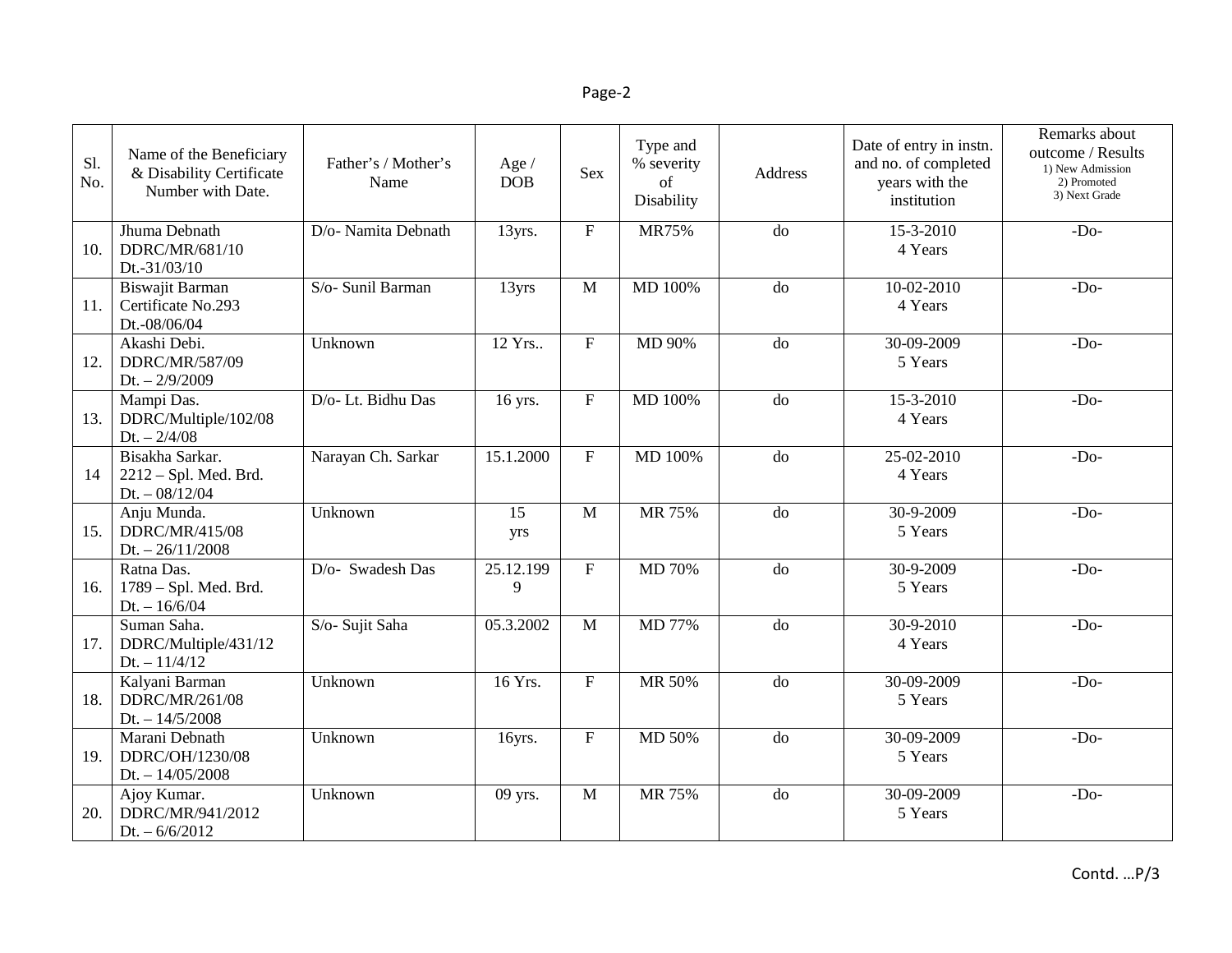| Sl.<br>No. | Name of the Beneficiary<br>& Disability Certificate<br>Number with Date. | Father's / Mother's<br>Name | Age /<br><b>DOB</b>         | Sex            | Type and<br>% severity<br>of<br>Disability | Address            | Date of entry in instn.<br>and no. of completed<br>years with the<br>institution | Remarks about<br>outcome / Results<br>1) New Admission<br>2) Promoted<br>3) Next Grade |
|------------|--------------------------------------------------------------------------|-----------------------------|-----------------------------|----------------|--------------------------------------------|--------------------|----------------------------------------------------------------------------------|----------------------------------------------------------------------------------------|
| 21.        | Megha Kumari.<br>DDRC/MR/856/11<br>$Dt. - 14/12/2011$                    | Unknown                     | 06 yrs.                     | $\overline{F}$ | MR 50%                                     | do                 | $30-09-2010$<br>4 Years                                                          | $-Do-$                                                                                 |
| 22.        | <b>Bulbul Kumari</b><br>DDRC/MUL/545/2013<br>$Dt. - 21/08/2013$          | Unknown                     | $12$ yrs                    | $\mathbf F$    | MD 83%                                     | do                 | $03-08-2010$<br>4 Yrs.                                                           | $-Do-$                                                                                 |
| 23.        | Partha Kumar<br>DDRC/MR/1131/2013<br>Dt.-21/08/2013                      | Unknown                     | 11 years                    | $\mathbf{M}$   | MD 90%                                     | do                 | 03-08-2010<br>4 Yrs.                                                             | $-Do-$                                                                                 |
| 24.        | Anjali Dey<br>DDRC/MR/1201/2014<br>$Dt. - 05/03/2014$                    | D/O- Smt. Sandhya<br>Dey    | 25.02.200<br>$\overline{2}$ | $\mathbf F$    | MR 90%                                     | do                 | 29-04-2014<br>6 Months                                                           | New Admission                                                                          |
| 25.        | Papi Das<br>DDRC/MR/1192/2014<br>$Dt. - 12/02/2014$                      | D/O- Sri Tulshi Das         | 05 yrs.                     | $\mathbf{F}$   | MD 90%                                     | do                 | 22-04-2014<br>6 Months                                                           | <b>New Admission</b>                                                                   |
| 26.        | Jhuma Debnath<br>DDRC/MR/204/MR<br>$Dt. - 30/1/08$                       | D/O-Lt. Manindra<br>Debnath | 25.11.199<br>8              | ${\bf F}$      | MR 75%                                     | Do                 | 05-04-2014<br>6 Months                                                           | New Admission                                                                          |
| 27.        | Papan Dey.<br>DDRC/MR/KHW/02/10<br>$Dt. - 30/09/2010$                    | S/O- Pradip Dey             | 29.01.200<br>$\overline{2}$ | $\mathbf{M}$   | MR 80%                                     | Do                 | 17-04-2014<br>6 Months                                                           | New Admission                                                                          |
| 28.        | Susmita Kumari<br>DDRC/MR/1176/14<br>$Dt. - 1/1/2014$                    | Unknown                     | $12$ yrs.                   | ${\bf F}$      | MR 75%                                     | Do                 | 15-04-2014<br>6 Months                                                           | New Admission                                                                          |
| 29.        | Sanjoy Biswas<br>Certificate<br>No.4136/Loco/11<br>Dt.-22/07/11          | S/o- Lt. Sajal Biswas       | 10 years                    | $\mathbf{F}$   | MD 70%                                     | Do                 | 12-04-2014<br>6 Months                                                           | New Admission                                                                          |
| 30.        | Lipika Debnath<br>DDRC/SPH/1013/12<br>$Dt. - 25/7/2012.$                 | D/O- Uttam Debnath          | 15.07.200<br>$\overline{4}$ | ${\bf F}$      | <b>MD 80%</b>                              | Do                 | 03-04-2014<br>6 Months                                                           | New Admission                                                                          |
| 31.        | <b>Tanusree Das</b><br>DDRC/OH/4226/2013<br>Dt. $-04/09/2013$ .          | D/o- Prabir Das             | 07 yrs.                     | $\mathbf F$    | MD 100%                                    | Jogendranagar, Agt | $15 - 11 - 2010$<br>4 Yrs.                                                       | Next Grade                                                                             |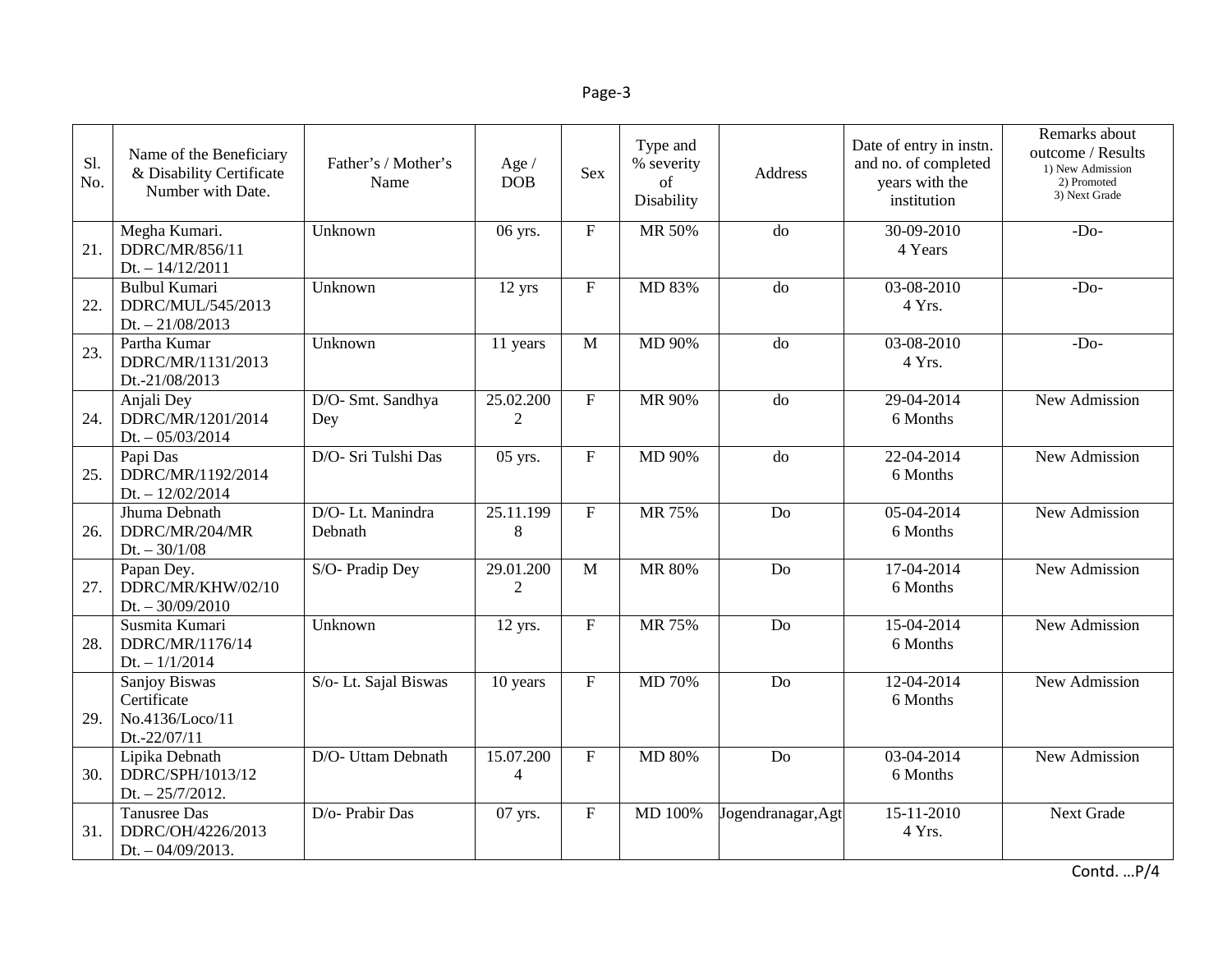| Sl.<br>No. | Name of the Beneficiary<br>& Disability Certificate<br>Number with Date. | Father's / Mother's<br>Name  | Age /<br><b>DOB</b> | <b>Sex</b>                | Type and<br>% severity<br>of<br>Disability | Address                         | Date of entry in instn.<br>and no. of completed<br>years with the<br>institution | Remarks about<br>outcome / Results<br>1) New Admission<br>2) Promoted<br>3) Next Grade |
|------------|--------------------------------------------------------------------------|------------------------------|---------------------|---------------------------|--------------------------------------------|---------------------------------|----------------------------------------------------------------------------------|----------------------------------------------------------------------------------------|
| 32.        | Lagnajita Debnath.<br>DDRC/MR/796/11<br>$Dt. - 8/6/2011$                 | D/o- Chunilal Debnath        | 09<br>yrs.          | $\mathbf{F}$              | MR 65%                                     | Indranagar,                     | 21-11-2010<br>4 Yrs.                                                             | <b>Next Grade</b>                                                                      |
| 33.        | Samir Debbarma<br>(Not yet submitted by the<br>parents)                  | S/o- Budhia Debbarma         | 16 yrs.             | M                         | MR 80%                                     | Chandraram<br>Kobra Para,       | 29-12-2010<br>4 Yrs.                                                             | Next Grade                                                                             |
| 34.        | Arijit De.<br>(Not yet submitted by the<br>parents)                      | S/o-Biswajit De              | 08 yrs.             | $\mathbf{M}$              | MD 90%                                     | Nutannagar,                     | 20-01-2011<br>3 Yrs.                                                             | <b>Next Grade</b>                                                                      |
| 35.        | Prasenjit Chakraborty<br>DDRC/Multiple/96/08<br>$Dt. - 19/03/2008$       | S/o- Gouranga<br>Chakraborty | 03.03.<br>2000      | M                         | MD 85%                                     | 79 Tilla,<br>Agartala           | 30-01-2011<br>3 Yrs.                                                             | <b>Next Grade</b>                                                                      |
| 36.        | Arindam Deb.<br>DDRC/Multiple/153/08<br>$Dt. - 27/8/2008$                | S/o-Ramchandra Deb           | 08 yrs.             | $\mathbf{M}$              | MD 75%                                     | Jogendranagar,<br>Agartala      | $04-03-2011$<br>3 yrs.                                                           | <b>Next Grade</b>                                                                      |
| 37.        | Kiran Kumar Das.<br>SLAB/AGMC/192/13<br>Dt. $-17/01/2013$ .              | S/O- Sudhir Ch. Das          | 07.03.199<br>8      | M                         | MR 90%                                     | <b>ONGC Colony,</b><br>Agartala | 15-04-2014<br>6 Months                                                           | New Admission                                                                          |
| 38.        | Subrata Das.<br>DDRC/Multiple/409/20<br>$Dt. - 22/6/2011$                | S/O- Susil Kr. Das           | 10 yrs.             | $\mathbf{M}$              | MD 72%                                     | Radhanagar,<br>Agartala,        | 25-04-2014<br>6 Months                                                           | New Admission                                                                          |
| 39.        | Ankita Bhowmik<br>DDRC/OH/3328/2012<br>$Dt. - 13/6/2012.$                | D/o- Nirmal Bhowmik          | 07 yrs.             | ${\bf F}$                 | <b>MD 70%</b>                              | Bishalgarh                      | 25-04-2014<br>6 Months                                                           | New Admission                                                                          |
| 40.        | Anisha Barua.<br>DDRC/MR/1255/2014<br>$Dt. - 18/6/2014$                  | D/o- Apu Barua               | 10 yrs.             | $\overline{F}$            | MR 75%                                     | Dhaleshwar,<br>Agartala         | 28-04-2014<br>6 Months                                                           | <b>New Admission</b>                                                                   |
| 41.        | Anushri Sarkar<br>DDRC/MR/1065/2013<br>$Dt. - 27/2/2013$                 | D/o- Apu Ranjan<br>Sarkar    | 12 yrs.             | $\boldsymbol{\mathrm{F}}$ | MR 75%                                     | Renters Colony,<br>Agartala     | 25-04-2014<br>6 Months                                                           | New Admission                                                                          |
| 42.        | Shibayan Debnath<br>DDRC/SMD/MR/01/11<br>Dt.-25/01/11                    | S/o- Manindra Debnath        | 09 yrs.             | M                         | MR 75%                                     | Chandrapur,<br>Agartala         | 25-04-2014<br>6 Months                                                           | New Admission                                                                          |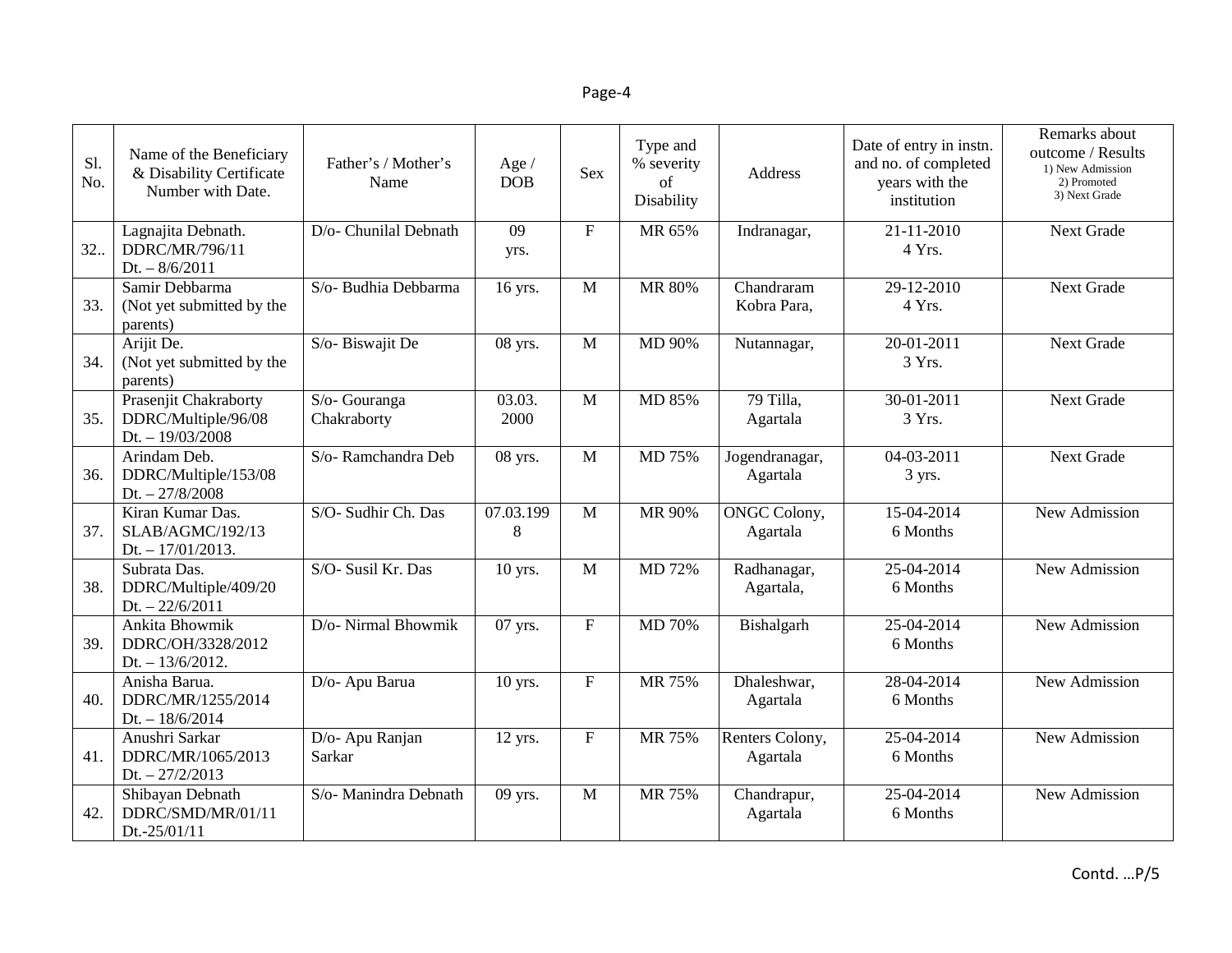| Sl.<br>No. | Name of the Beneficiary<br>& Disability Certificate<br>Number with Date. | Father's / Mother's<br>Name | Age $/$<br><b>DOB</b> | <b>Sex</b>     | Type and %<br>severity of<br>Disability | <b>Address</b>             | Date of entry in instn.<br>and no. of completed<br>years with the<br>institution | Remarks about<br>outcome / Results<br>1) New Admission<br>2) Promoted<br>3) Next Grade |
|------------|--------------------------------------------------------------------------|-----------------------------|-----------------------|----------------|-----------------------------------------|----------------------------|----------------------------------------------------------------------------------|----------------------------------------------------------------------------------------|
| 43.        | Shaoli Debnath<br>(Not yet submitted by the<br>parents)                  | D/o- Prafulla Debnath       | 14yrs.                | $\mathbf F$    | MR 60%                                  | Dhaleshwar,<br>Agartala    | $28-04-2014$<br>6 Months                                                         | New Admission                                                                          |
| 44.        | Ayush Datta.<br>$493/MR/12 - Dist.$ Dist.<br>Brd.<br>$Dt. - 1/10/12$     | S/o- Ashes Datta            | 06<br>yrs.            | M              | MR 75%                                  | Jogendranagar,<br>Agartala | 25-03-2014<br>7 Months                                                           | New Admission                                                                          |
| 45.        | <b>Bibek Das.</b><br>DDRC/MR/805/2011<br>$Dt. - 22/6/2011$               | S/o- Bidyut Kanti Das       | 09 yrs.               | M              | MR 60%                                  | Indranagar,<br>Agartala    | 25-04-2014<br>6 Months                                                           | New Admission                                                                          |
| 46.        | Raj Datta.<br>DDRC/Mul/584/2014<br>$Dt. - 19/9/2014$                     | S/o- Biplab Datta           | 12 yrs.               | $\mathbf{M}$   | MD 84%                                  | A.D. Nagar,<br>Agartala    | 25-04-2014<br>6 Months                                                           | New Admission                                                                          |
| 47.        | Rajdeep Basfore.<br>DDRC/MR/1236/2014<br>$Dt. - 21/05/2014$              | S/o- Shyamal Basfore        | 07 yrs.               | $\mathbf M$    | MD 65 %                                 | Dhaleswar,<br>Agartala     | 25-04-2014<br>6 Months                                                           | New Admission                                                                          |
| 48.        | Tiyasha Bhowmik.<br>300101701723707<br>$Dt. - 22/3/2005$                 | D/o-Tapan Bhowmik           | 22.03.200<br>5.       | $\overline{F}$ | MD 100%                                 | Chandrapur,<br>Agartala    | 03-08-2010<br>4 Years                                                            | <b>Next Grade</b>                                                                      |
| 49.        | Bablu sarkar.<br>DDRC/Mul/566/2013<br>$Dt. - 11/12/2013$                 | S/o- Bircharan Sarkar       | 12 yrs.               | $\mathbf{M}$   | MD 85%                                  | Dhaleshwar,<br>Agartala    | 28-04-2014<br>6 Months                                                           | New Admission                                                                          |
| 50.        | Payel Bhattacharjee<br>DDRC/Multiple/99/08<br>Dt.-26/03/08               | D/o-Ranjit<br>Bhattacharjee | 13 years              | $\mathbf{F}$   | MD 100%                                 | Charilam.<br>Bishalgarh    | 10-02-2010<br>4 Yrs.                                                             | <b>Next Grade</b>                                                                      |
| 51.        | Tushar Ghosh.<br>(Not yet submitted by the<br>parents)                   | S/o-Tapash Ghosh            | 13 yrs.               | $\mathbf M$    | MD 100%                                 | A.D. Nagar                 | 20-07-2010<br>4 Yrs.                                                             | $-Do-$                                                                                 |
| 52.        | Anwesha Das<br>DDRC/MR/976/12<br>Dt.-18/07/12                            | D/o- Anirban Das            | 06 yrs.               | $\mathbf{F}$   | MD 75%                                  | A.D. Nagar,<br>Agartala    | 28-04-2014<br>6 Months                                                           | New Admission                                                                          |